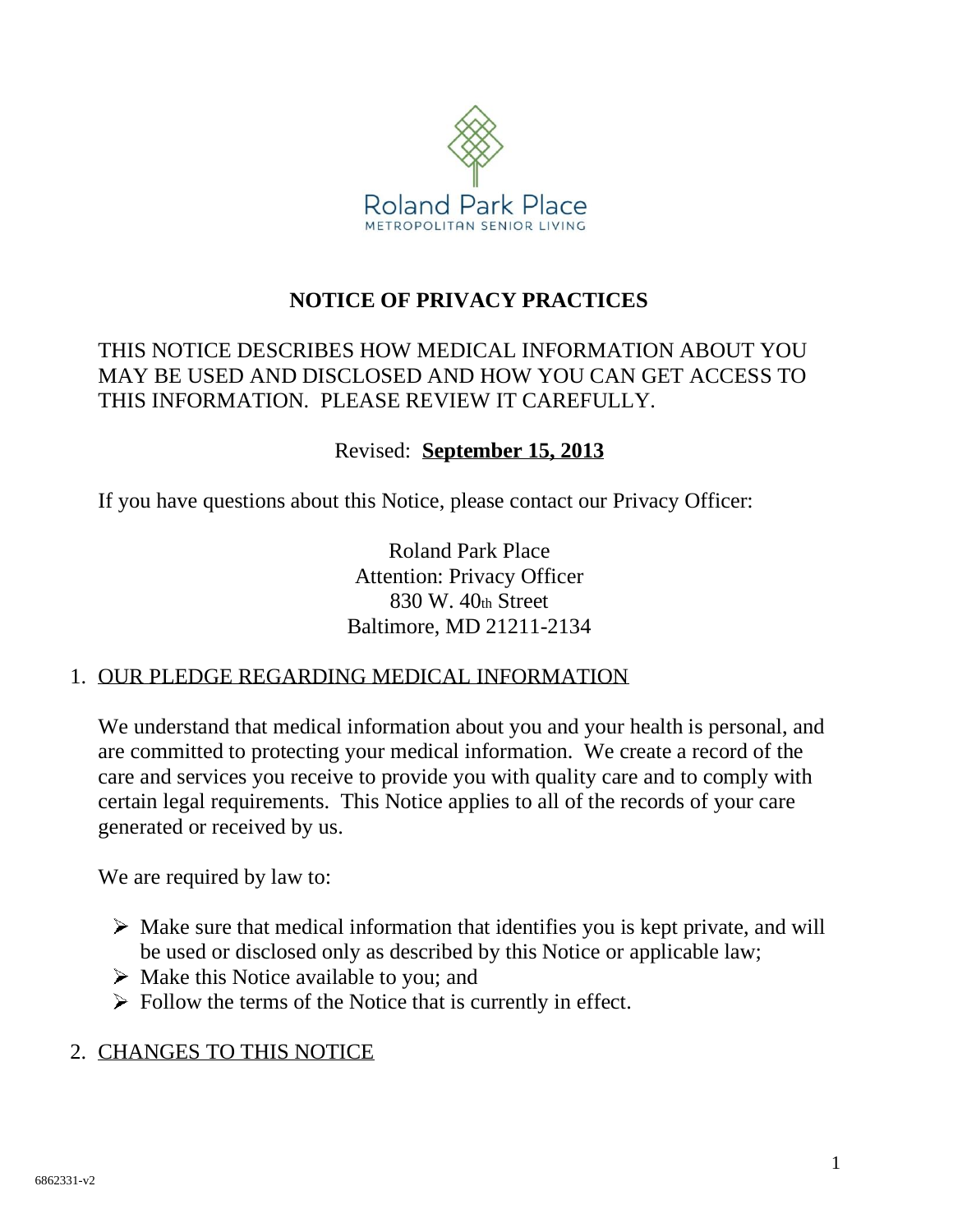We reserve the right to change this Notice. We reserve the right to make the revised or changed Notice effective for medical information we already have about you as well as any information we receive in the future. We will post a copy of the current Notice in our facility and on our website: [www.rolandparkplace.org.](http://www.rolandparkplace.org/)

#### 3. HOW WE MAY USE AND DISCLOSE MEDICAL INFORMATION ABOUT YOU:

- a. For Treatment. We will use medical information about you to provide you with medical treatment or services. We may disclose medical information about you to doctors, nurses, technicians, medical students, or other facility personnel who are involved in taking care of you. For example, we would disclose your health information, as necessary, to a home health agency that provides care to you. We also may disclose medical information about you to a physician to whom you have been referred to ensure that the physician has the necessary information to diagnose or treat you.
- b. For Payment. We will use and disclose medical information about you so that the treatment and services we provide may be billed to and payment may be collected from you, an insurance company, a governmental entity such as Medicare or Medicaid, or a third party. For example, we may need to give your health plan information about treatment we provide so your health plan will pay us or reimburse you for the treatment. We may also tell your health plan about a treatment you are going to receive to obtain prior approval or to determine whether your plan will cover the treatment or hospital admission. We may also need to send your information to more than one health plan in circumstances where it is not clear which health plan has the responsibility to pay for your care.
- c. For Healthcare Operations. We will use and disclose medical information about you for our operations. These uses and disclosures are necessary to appropriately operate our community and make sure that all of our residents receive quality care. For example, we may use medical information to review our treatment and services and to evaluate the performance of our staff in caring for you. We may also combine medical information about many residents to decide what additional services we should offer, what services are not needed, and whether certain new treatments are effective. We may also disclose information to doctors, nurses, technicians, medical students, and other facility personnel for review and learning purposes. In addition, we may use a sign-in sheet at the registration desk where you will be asked to sign your name and indicate your physician. We may also call you by name in the waiting room when your physician is ready to see you.
- d. Treatment Alternatives. We may use and disclose your medical information to tell you about or recommend possible treatment options or alternatives that may be of interest to you.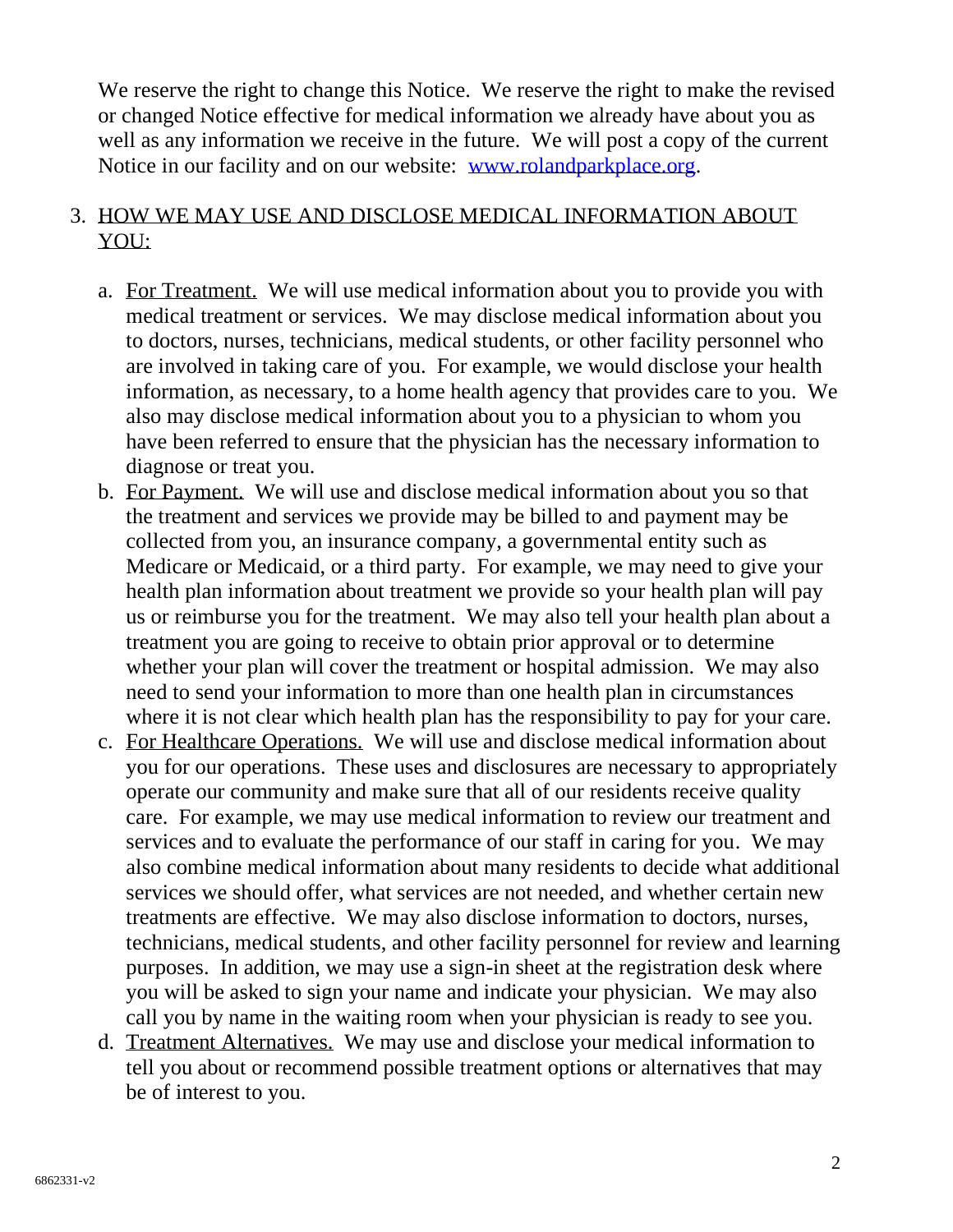- e. Fundraising Activities. We may use certain information demographic and medical information to contact you for the purpose of raising money for us, and you will have the right to opt out of receiving such communications with each solicitation. The money raised will be used to expand and improve the services and programs that we provide to residents and the community. Your decision to receive or decline solicitations has no effect on your treatment or payment for the services we provide.
- f. Health-Related Benefits and Services. We may use and disclose your medical information to tell you about health-related benefits or services that may be of interest to you.
- g. Reminders. We may use and disclose medical information about you to contact you in an effort to provide appointment reminders for medical care.
- h. Research. Under certain circumstances, we will use and disclose medical information about you for research purposes. For example, a research project may involve comparing the health and recovery of all residents who received one medication to those who received another for the same condition. All research projects, however, are subject to a special approval process that takes into account residents need for privacy.
- i. Business Associates. We contract with business associates to provide some services. Examples may include medical billing and transcription services. We may disclose your health information to our business associate so that they may perform the job we have asked them to do. To protect your health information however, we require the business associate to appropriately safeguard your information.
- j. As Required By Law. We will disclose medical information about you when required to do so by federal, state or local law.
- k. To Avert a Serious Threat to Health or Safety. We will use and disclose medical information about you when necessary to prevent a serious threat to your health and safety or the health and safety of the public or another person.
- l. Individuals Involved in Your Care or Payment for Your Care. We may release medical information about you to a friend or family member who is involved in your medical care. We may also give information to someone who helps pay for your care. *Except in emergency situations, you may object to the uses and disclosure described in this Section l, either in general or to any specific person or persons to whom your medical information might otherwise be disclosed.*
- m. Special Situations. We will use and disclose medical information about you:
	- $\triangleright$  To facilitate organ and tissue donation.
	- $\triangleright$  For specialized governmental functions, including the military and veterans, national security, correctional institutions and public benefit purposes.
	- For Workers' Compensation or similar programs, as permitted by law.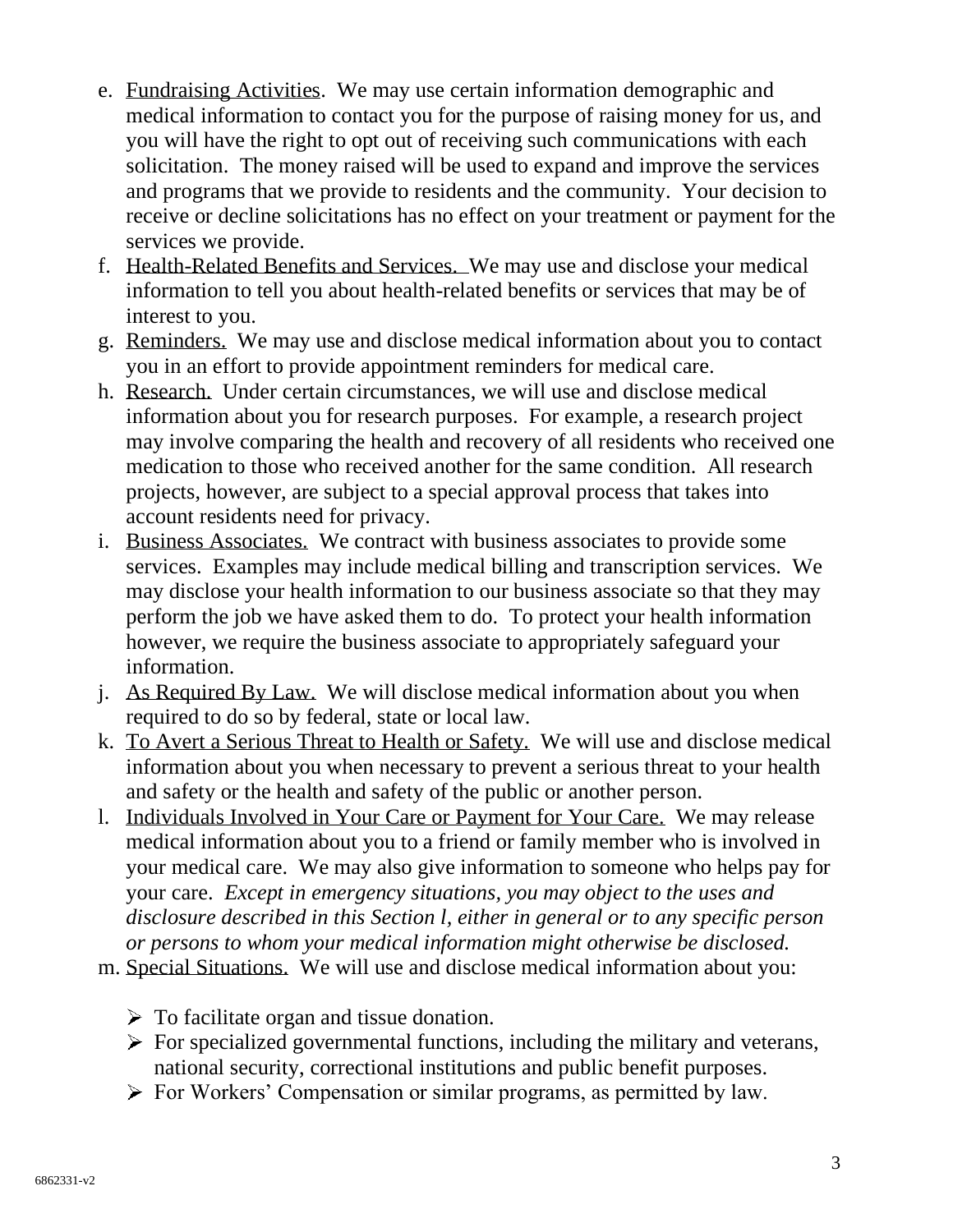- $\triangleright$  For public health activities.
- $\triangleright$  To notify the appropriate government authority if we believe a resident has been the victim of abuse, neglect, or domestic violence.
- $\triangleright$  For health oversight activities including, for example, audits, investigations, inspections, and licensure.
- $\triangleright$  For lawsuits and disputes, we will disclose medical information about you in response to a valid court or administrative order, subpoena, or other lawful process.
- $\triangleright$  For law enforcement purposes when asked to do so by a law enforcement official.
- $\triangleright$  To coroners, medical examiners, and funeral directors as necessary to assist them to carry out their duties.
- $\triangleright$  To correctional institutions or law enforcement officials with respect to inmates.
- n. Directory Information. Upon reasonable and appropriate inquiry, we may disclose certain limited "directory information" about you to third parties including your name, address at Roland Park Place, general health condition, and (upon inquiry form a member of the clergy) religious affiliation. You may request that we not disclose directory information by contacting our Privacy Officer.
- o. Written Authorization. Except as described above or as permitted by law, we will disclose your medical information only with your prior written authorization. Most uses of psychotherapy notes, certain uses and disclosures of your health information for marketing purposes, and any sale of your written medical information require your written authorization. You may revoke that authorization, in writing, at any time, unless we have taken action relying on your prior authorization or if you signed the authorization as a condition of obtaining insurance coverage.

# 4. YOUR RIGHTS REGARDING MEDICAL INFORMATION ABOUT YOU

You have the following rights regarding medical information we maintain about you:

a. Right to Inspect and Copy. You have the right to inspect and copy medical information that may be used to make decisions about your care. Usually, this includes medical and billing records, but does not include psychotherapy notes and other mental health records under certain circumstances. To inspect and copy medical information that may be used to make decisions about you, you must submit your request in writing to our Privacy Officer. You may request an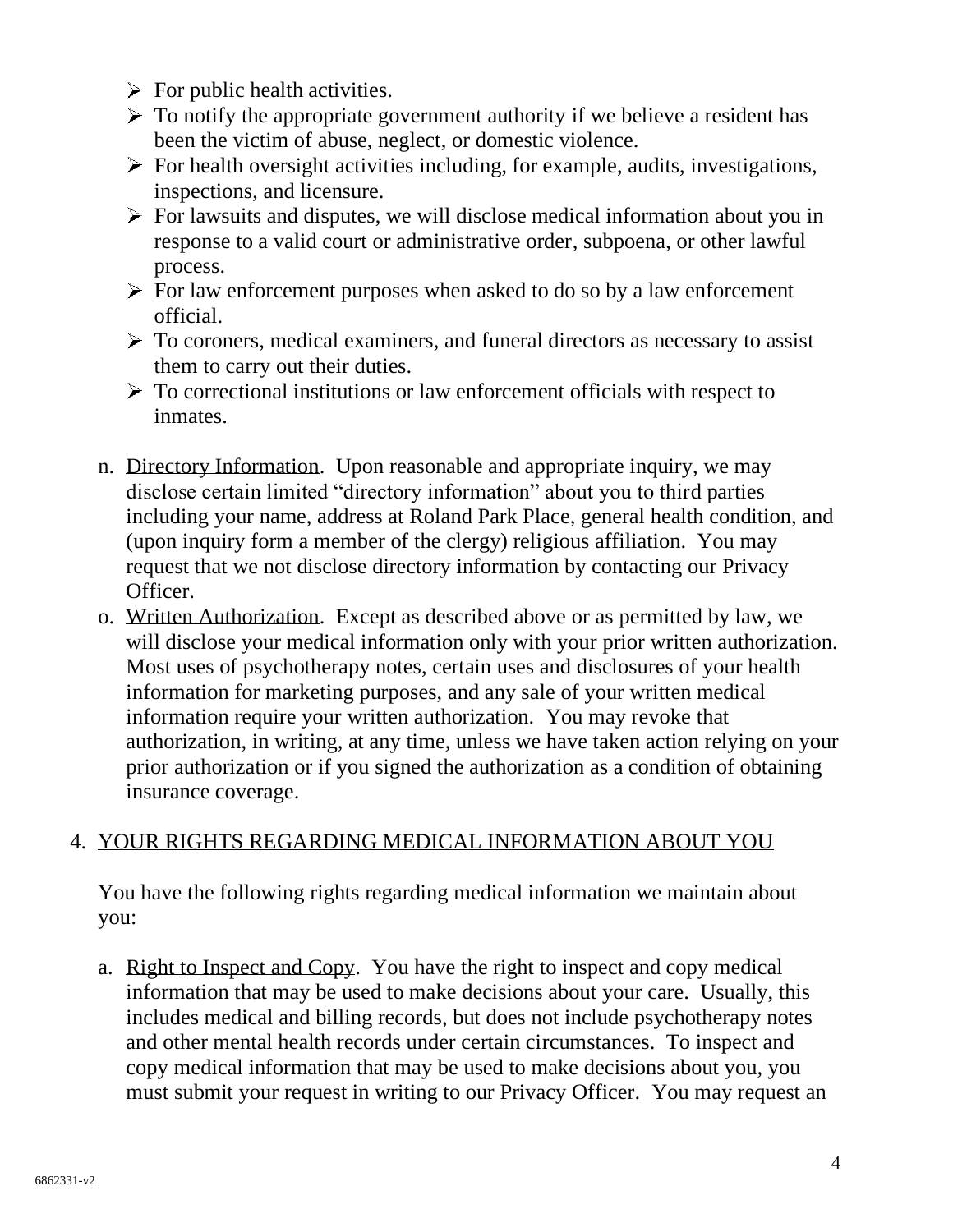electronic copy of your health information that is maintained by us in electronic designated record sets, and we will provide you access in the electronic form and format requested if it is readily reproducible in the requested format. If not, we will discuss the issue with you and provide a copy in a readable electronic form and format upon which we mutually agree, such as MS Word or Excel, text, HTML or text-based PDF format depending on the information and our capabilities at the time of the request. You may also request that we send your health information directly to a person you designate if your written request is signed, in writing, and clearly identifies both the person designated and an address to send the requested information. If you request a copy of the information, we may charge a fee for the costs of copying the information (whether in paper or electronic form), mailing the copy when requested, supplies for creating the paper copy (or electronic media if the request is to provide the information on portable electronic media), and preparing an explanation or summary of the information, if appropriate. We may deny your request to inspect and copy medical information in certain very limited circumstances, including requests by an inmate at a correctional institution, requests for information we obtained from someone else subject to certain confidentiality agreements, and some requests concerning ongoing research projects. If you are denied access to medical information for any other reason, you may request that the denial be reviewed. Another licensed healthcare professional chosen by us will review your request and the denial. The person conducting the review will not be the person who denied your request. We will comply with the outcome of the review.

- b. Request to Amend. If you feel that medical information we have about you is incorrect or incomplete, you may ask us to amend the information. To request an amendment, please submit a written request to our Privacy Officer with a reason that supports your request. We may deny your request for an amendment if it is not in writing or does not include a reason to support the request. In addition, we may deny your request if you ask us to amend information that:
	- $\triangleright$  Was not created by us, unless the person or entity that created the information is no longer available to make the amendment;
	- $\triangleright$  Is not part of the medical information kept by us;
	- $\triangleright$  Is not part of the information which you would be permitted to inspect and copy; or
	- $\triangleright$  Is accurate and complete.

If we deny your request, you may submit a written statement disagreeing with the denial. We will keep your statement on file and distribute it with all future disclosures of the information to which it relates.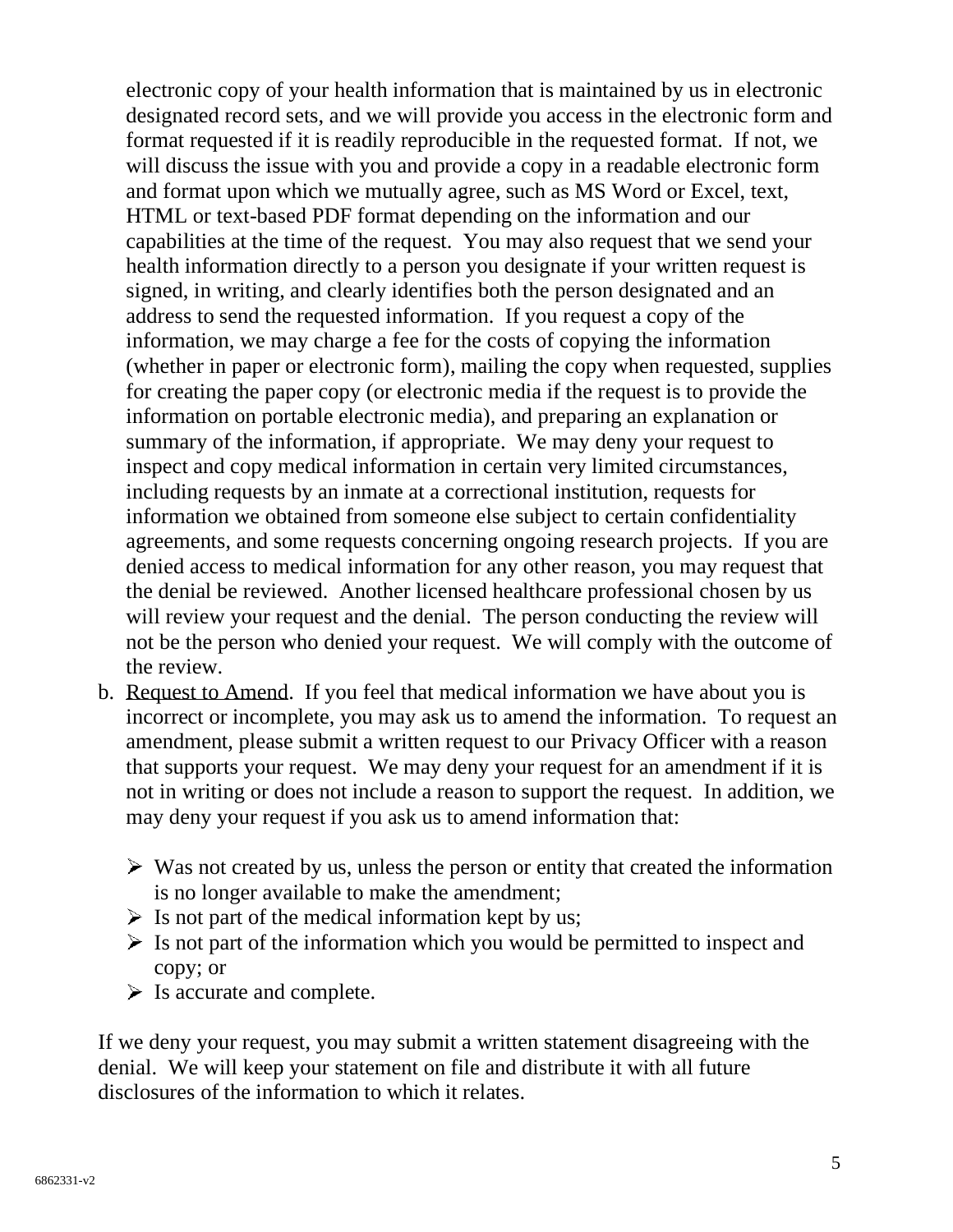- c. Right to an Accounting of Disclosures. You have the right to request an "accounting of disclosures." This is a list of the disclosures of medical information about you, with exceptions. We do not need to account for disclosures made: (i) to you; (ii) pursuant to your written authorization; (iii) for the purpose of carrying out treatment, payment or operations; (iv) to persons involved in your care, or to notify your family or friends about your whereabouts; (v) that are incidental to another permissible use or disclosure; (vi) for national security or intelligence purposes; (vii) to correctional institutions or law enforcement officers who had you in custody at the time of the disclosure; (viii) as part of a limited data set; or (ix) to a health oversight agency or law enforcement official if they so request. The accounting will include the date of each disclosure, the name of the entity or person to whom the disclosure was made and that person's address (if known), and a brief description of the information disclosed together with the purpose of the disclosure. To request this list or accounting of disclosures, you must submit your request in writing to our Privacy Officer. Your request must state a time period that may not be longer than six years and may not include dates before April 14, 2003. Your request should indicate in what form you want the list (for example: on paper, electronically). The first list you request within a 12-month period will be free. For additional lists, we may charge you. We will notify you of the cost involved, and you may choose to withdraw or modify your request at that time before any costs are incurred.
- d. Right to Request Restrictions. You have the right to request a restriction or limitation on the medical information we use or disclose about you for treatment, payment or healthcare operations. You also have the right to request a limit on the medical information we disclose about you to someone who is involved in you care or the payment for your care, like a family member or friend. Except as expressly stated below, we are not required to agree to your request. If we agree, we will comply with your request unless the information is needed to provide you emergency treatment. We are required to agree to your request to restrict certain disclosures of your health information to a health plan, but only if you pay (or someone other than the health plan pays on your behalf) out of pocket in full for the health care item or service about which the restriction is requested. To request restrictions, you must make your request in writing to our Privacy Officer. In your request, you must tell us (i) what information you want to limit; (ii) whether you want to limit our use, disclosure, or both; and (iii) to whom you want the limits to apply, for example, disclosure to your spouse.
- e. Right to Confidential Communications. You have the right to request to receive communications from us on a confidential basis by using alternative means for receipt of information or by receiving the information at an alternate location.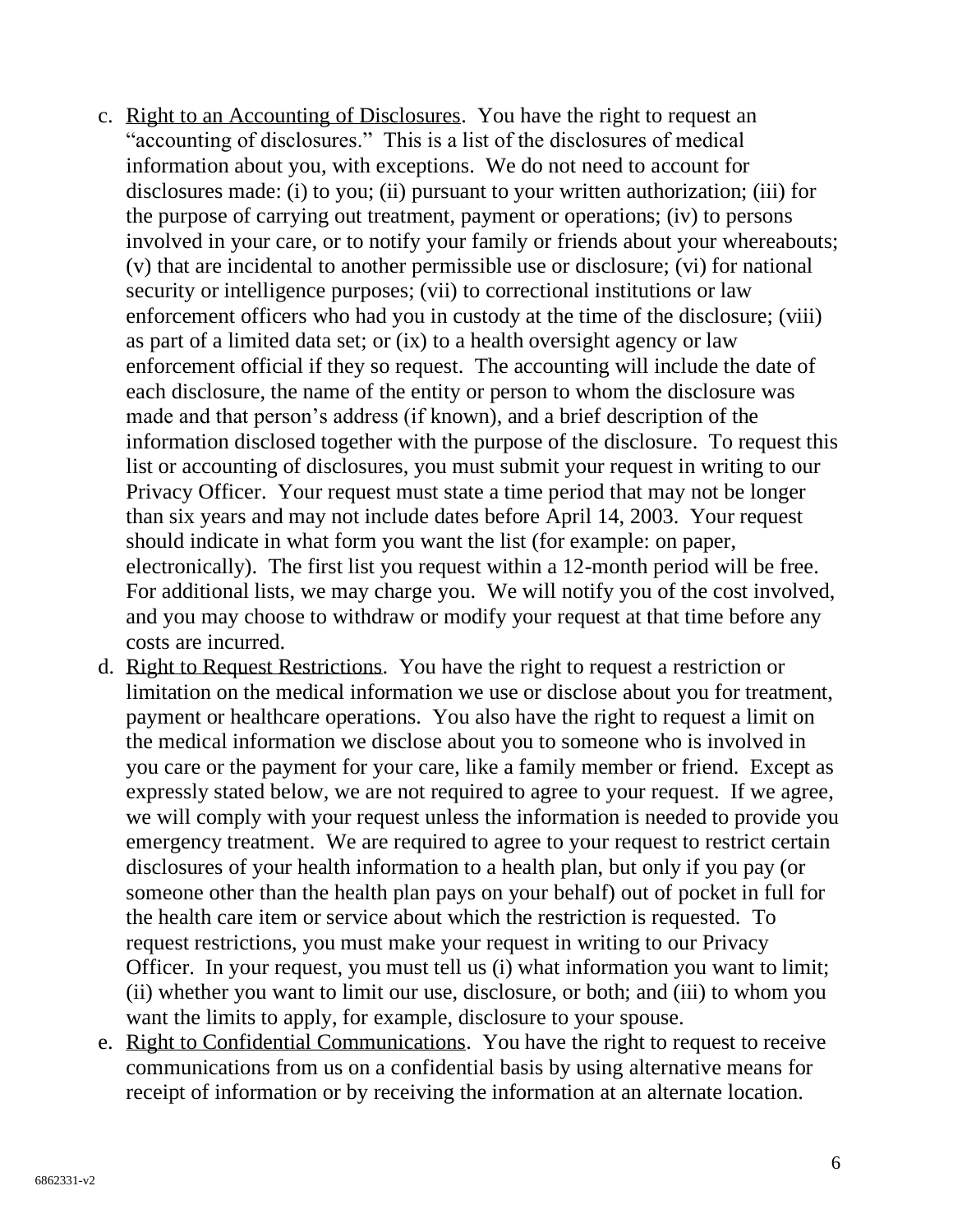All reasonable requests will be granted. Contact our Privacy Officer if you require such confidential communications.

- f. Right to a Paper Copy of This Notice. You have the right to a paper copy of this notice by requesting a paper copy from our Privacy Officer in writing.
- g. Right to Notification of a Breach Concerning Your Health Information. You have the right to receive notice of breaches of your health information. We will send this notice to your last known address that we have in our records.
- 5. Complaints

If you believe your privacy rights have been violated, you may file a complaint with us or with the Secretary of the U.S. Department of Health and Human Services. To file a complaint with us, contact our Privacy Officer:

> Roland Park Place Attention: Privacy Officer 830 W. 40th Street Baltimore, MD 21211-2134

All complaints must be submitted in writing. *Roland Park Place will not retaliate against you for filing a complaint.*